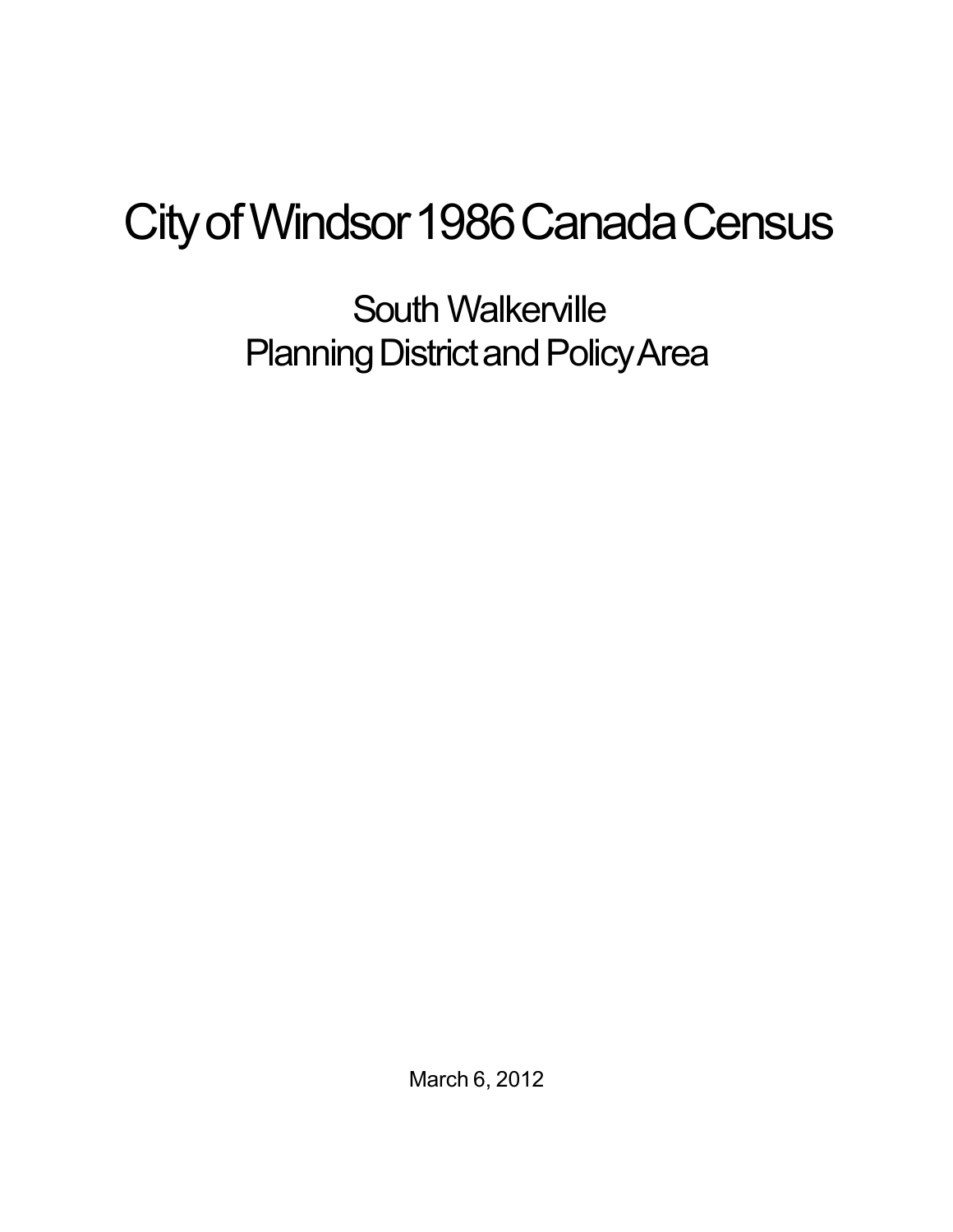## **Table of Contents**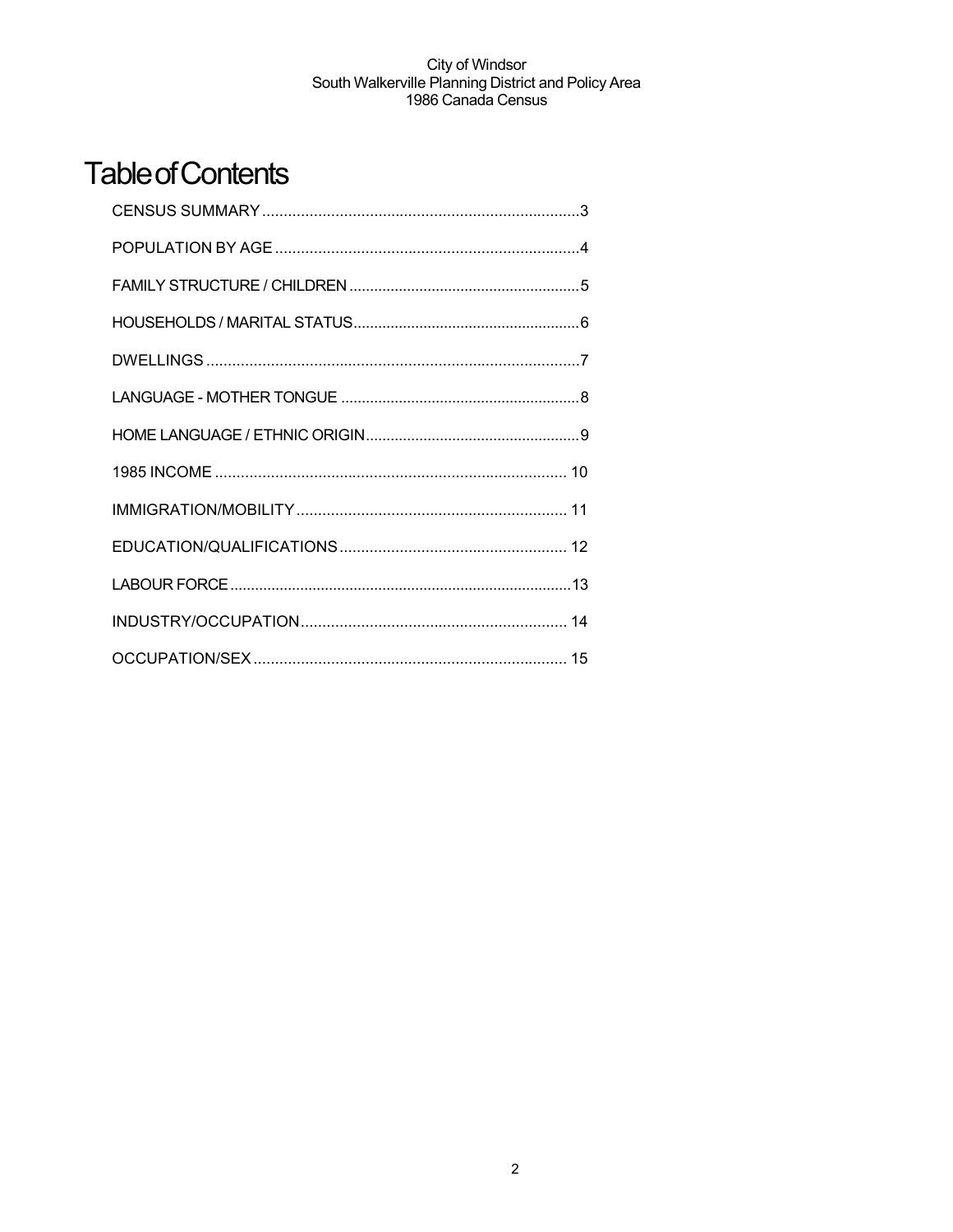## **CENSUS SUMMARY**

| <b>CENSUS SUMMARY</b>          | <b>South Walkerville</b> |     |
|--------------------------------|--------------------------|-----|
| Total population (% base)      | 7,077                    |     |
| By sex:                        |                          |     |
| Male                           | 3,380                    | 48% |
| Female                         | 3,680                    | 52% |
| By age:                        |                          |     |
| 0 to 4 years                   | 450                      | 6%  |
| 5 to 19 years                  | 1,305                    | 18% |
| 20 to 24 years                 | 500                      | 7%  |
| 25 to 34 years                 | 1,135                    | 16% |
| 35 to 44 years                 | 885                      | 13% |
| 45 to 54 years                 | 655                      | 9%  |
| 55 to 64 years                 | 900                      | 13% |
| 65 to 74 years                 | 695                      | 10% |
| 75 years and over              | 615                      | 9%  |
| Average age of population      | 39.9                     |     |
| Total census families (% base) | 1,990                    |     |
| <b>Husband-wife families</b>   | 1,780                    | 89% |
| With no children at home       | 765                      | 38% |
| With children at home          | 1,010                    | 51% |
| Lone-parent families           | 230                      | 12% |
| Total children at home         | 2,195                    |     |
| Average children per family    | 1.1                      |     |
|                                |                          |     |
| Private households (% base)    | 2,695                    |     |
| <b>Persons in households</b>   | 6,940                    |     |
| Average persons per household  | 2.6                      |     |
| Occupied dwellings (% base)    | 2,700                    |     |
| <b>Owned</b>                   | 2,445                    | 91% |
| Rented                         | 260                      | 10% |
| Single detached house          | 2,520                    | 93% |
| Apartment 5 or more storeys    |                          | 0%  |
| Other type of dwelling         | 180                      | 7%  |
| 1985 Avg. hhld income (est.)   | 38,563                   |     |
|                                |                          |     |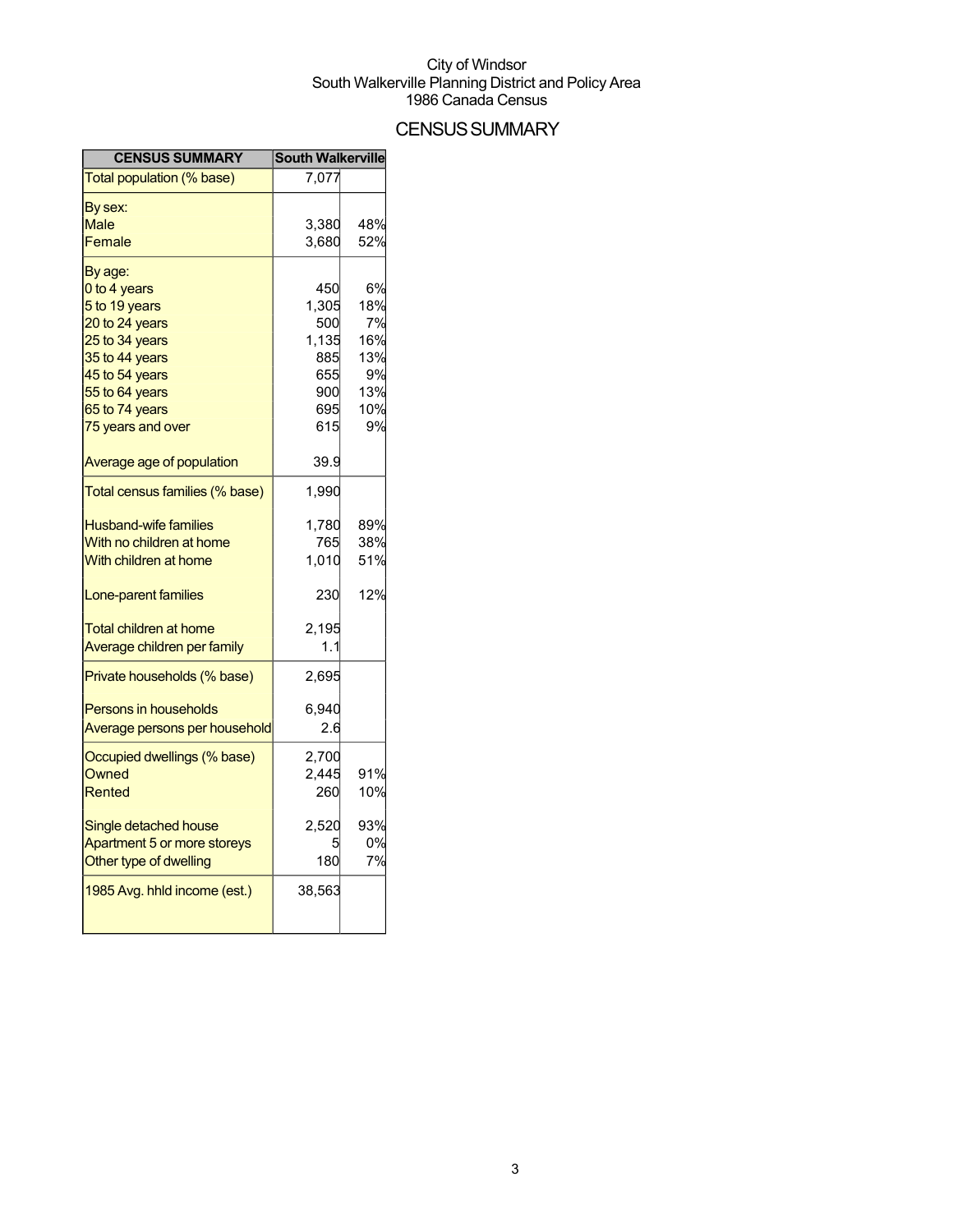## POPULATIONBYAGE

| <b>POPULATION BY AGE South Walkerville</b> |       |           |
|--------------------------------------------|-------|-----------|
| <b>Total population (% Base)</b>           | 7,077 |           |
| Average age of population                  | 39.9  |           |
| By age:                                    |       |           |
| $0 - 4$ years                              | 450   | 6%        |
| $5 - 9$ years                              | 405   | 6%        |
| 10 - 14 years                              | 410   | 6%        |
| 15 - 19 years                              | 490   | 7%        |
| 20 - 24 years                              | 500   | 7%        |
| 25 - 34 years                              | 1,135 | 16%       |
| 35 - 44 years                              | 885   | 13%       |
| 45 - 54 years                              | 655   | 9%        |
| 55 - 64 years                              | 900   | 13%       |
| $65 - 74$ years                            | 695   | 10%       |
| 75 years and over                          | 615   | 9%        |
| <b>Male population</b>                     | 3,380 | 48%       |
| Average age of males                       | 37.9  |           |
| By age:                                    |       |           |
| $0 - 4$ years                              | 235   | 3%        |
| $5 - 9$ years                              | 210   | 3%        |
| 10 - 14 years                              | 230   | 3%        |
| 15 - 19 years                              | 250   | 4%        |
| 20 - 24 years                              | 240   | 3%        |
| 25 - 34 years                              | 575   | 8%        |
| 35 - 44 years                              | 445   | 6%        |
| 45 - 54 years                              | 305   | 4%        |
| 55 - 64 years                              | 415   | 6%        |
| 65 - 74 years                              | 295   | 4%        |
| 75 years and over                          | 225   | 3%        |
| <b>Female population</b>                   | 3,680 | 52%       |
| Average age of females                     | 41.8  |           |
| By age:                                    |       |           |
| $0 - 4$ years                              | 215   | 3%        |
| 5 - 9 years                                | 195   | 3%        |
| 10 - 14 years                              | 180   | 3%        |
| 15 - 19 years                              | 240   | 3%        |
| 20 - 24 years                              | 260   | 4%        |
| 25 - 34 years                              | 560   | 8%        |
| 35 - 44 years                              | 440   | 6%        |
| 45 - 54 years                              | 350   | <b>5%</b> |
| 55 - 64 years                              | 485   | 7%        |
| 65 - 74 years                              | 400   | 6%        |
| 75 years and over                          | 390   | 6%        |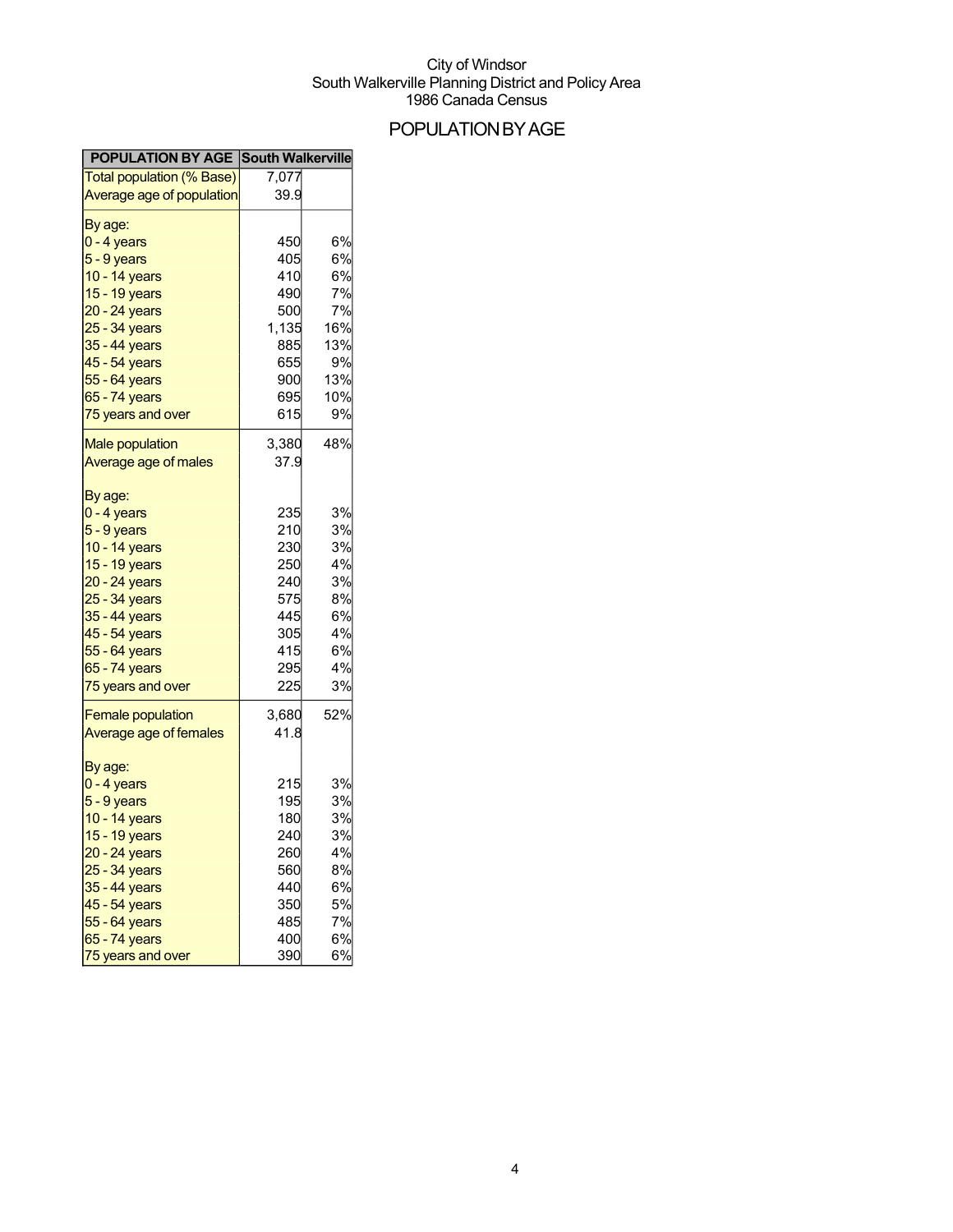## FAMILYSTRUCTURE/CHILDREN

| Total census families (% base)                                                                                    | 1,990                                  |                                |
|-------------------------------------------------------------------------------------------------------------------|----------------------------------------|--------------------------------|
| By family structure:<br><b>Total husband-wife families</b><br>With no children at home                            | 1,780<br>765                           | 89%<br>38%                     |
| With children at home<br>1 child<br>2 children<br>3 or more children                                              | 1,010<br>395<br>430<br>170             | 51%<br>20%<br>22%<br>9%        |
| Lone-parent families<br>Lone male parent<br>1 child at home<br>2 children at home<br>3 or more children at home   | 230<br>40<br>20<br>10<br>10            | 12%<br>2%<br>1%<br>1%<br>1%    |
| Lone female parent<br>1 child at home<br>2 children at home<br>3 or more children at home                         | 200<br>125<br>60<br>15                 | 10%<br>6%<br>3%<br>1%          |
| Total children at home (%base)                                                                                    | 2,195                                  |                                |
| $0 - 5$ years<br>$6 - 14$ years<br>15 - 17 years<br>18 - 24 years<br>25 years and over<br>Average children/family | 510<br>720<br>275<br>500<br>190<br>1.1 | 23%<br>33%<br>13%<br>23%<br>9% |

#### **FAMILY STRUCTURE / CHILDREN South Walkerville**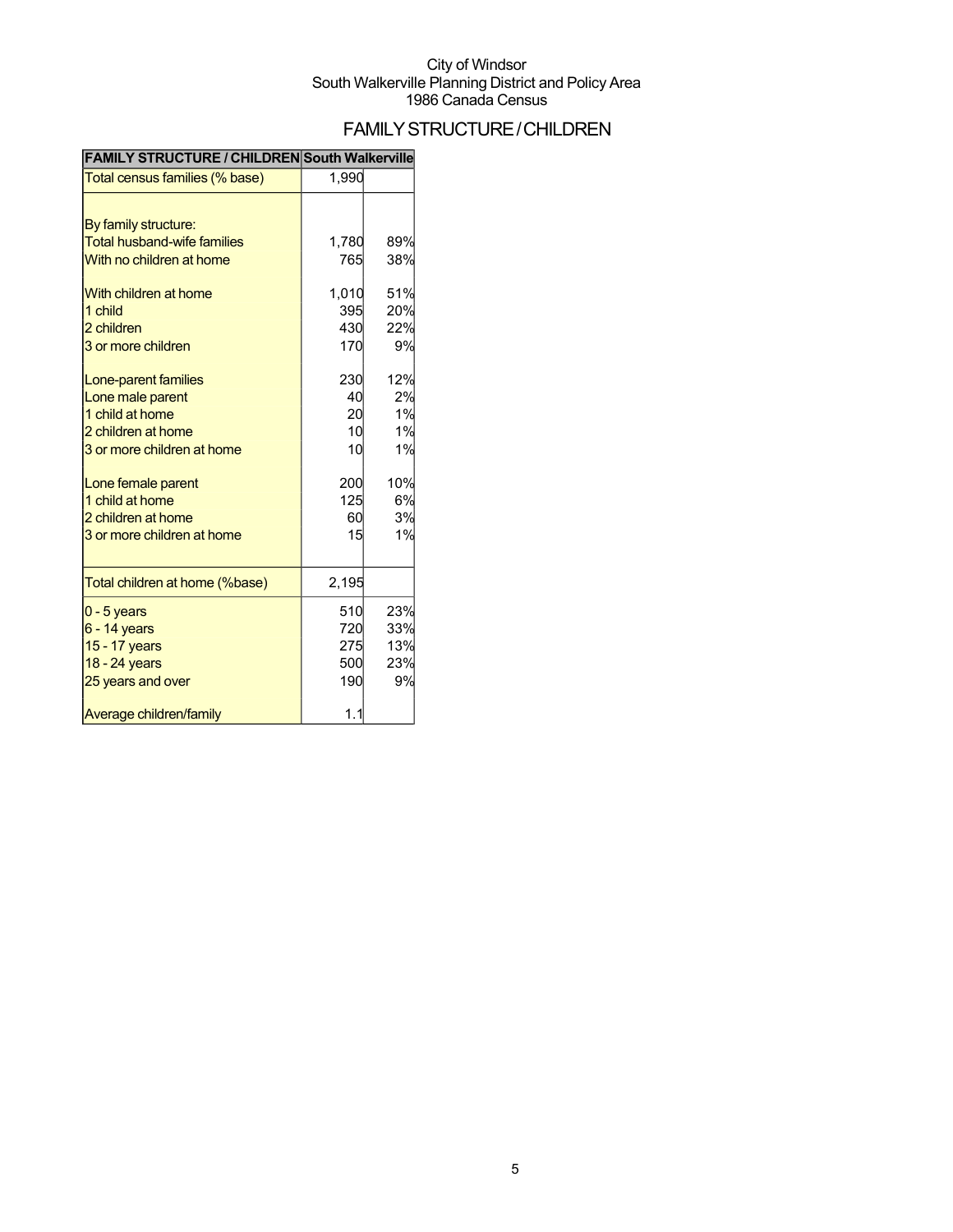## HOUSEHOLDS/MARITALSTATUS

| HOUSEHOLDS / MARITAL STATUS South Walkerville               |       |     |
|-------------------------------------------------------------|-------|-----|
| Private households (% base)                                 | 2,695 |     |
| By size of household:                                       |       |     |
| 1 person                                                    | 605   | 22% |
| 2 persons                                                   | 910   | 34% |
| 3 persons                                                   | 505   | 19% |
| 4 - 5 persons                                               | 610   | 23% |
| 6 or more persons                                           | 80    | 3%  |
| By number of census families:                               |       |     |
| Non-family households                                       | 700   | 26% |
| <b>Family households</b>                                    | 1,980 | 73% |
| 1 census family                                             | 1,970 | 73% |
| 2 or more census families                                   | 10    | 0%  |
|                                                             |       |     |
| Persons in private households                               | 6,940 |     |
| Average persons per household                               | 2.6   |     |
| Census families in private                                  | 1,990 |     |
| households (% base)                                         |       |     |
| By size of census family:                                   |       |     |
| 2 person family                                             | 895   | 45% |
| 3 persons                                                   | 475   | 24% |
| 4 persons                                                   | 450   | 23% |
| 5 or more persons                                           | 195   | 10% |
| Total population (% base)                                   | 7,075 |     |
|                                                             |       |     |
| By marital status, for persons<br>15 years of age and over: |       |     |
| Single (never married)                                      | 1,290 | 18% |
| <b>Married</b>                                              | 3,640 | 51% |
| Widowed                                                     | 600   | 8%  |
| <b>Divorced</b>                                             | 180   | 3%  |
|                                                             | 115   | 2%  |
| Separated                                                   |       |     |
|                                                             |       |     |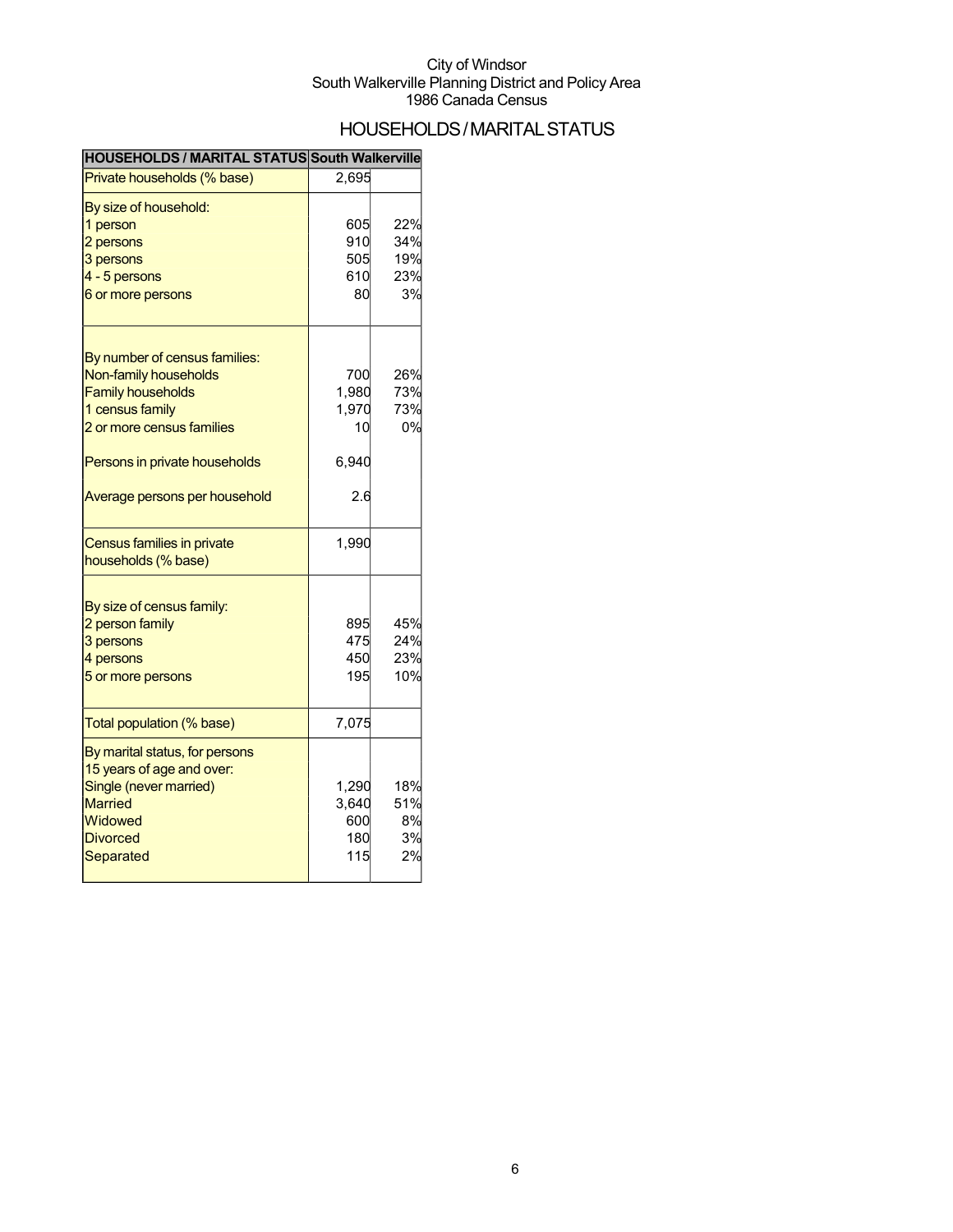## DWELLINGS

| <b>DWELLINGS</b>                                                  | <b>South Walkerville</b> |     |
|-------------------------------------------------------------------|--------------------------|-----|
| Occupied dwellings (% base)                                       | 2,700                    |     |
| By tenure:                                                        |                          |     |
| Rented                                                            | 260                      | 10% |
| Owned                                                             | 2,445                    | 91% |
| <b>On Reserve</b>                                                 |                          | 0%  |
| By dwelling type:                                                 |                          |     |
| Single detached house                                             | 2,520                    | 93% |
| Apartment 5 or more stories                                       |                          | 0%  |
| <b>Movable dwelling</b>                                           |                          | 0%  |
| All other dwelling types                                          | 180                      | 7%  |
| By age of dwelling - total                                        | 2,720                    |     |
| <b>Constructed before 1946</b>                                    | 1,430                    | 53% |
| 1946 - 1960                                                       | 1,140                    | 42% |
| 1961 - 1970                                                       | 110                      | 4%  |
| 1971 - 1980                                                       | 30                       | 1%  |
| 1981 - 1986                                                       | 5                        | 0%  |
| Dwellings with central heat                                       | 2,630                    | 97% |
| Gas                                                               | 2,415                    | 89% |
| <b>Electricity</b>                                                | 130                      | 5%  |
| Oil                                                               | 190                      | 7%  |
| <b>Other fuels</b>                                                | 0                        | 0%  |
|                                                                   |                          |     |
| <b>Tenant occupied households</b><br>With rent $>=$ 30% hhld inc. | 260<br>90                | 35% |
|                                                                   |                          |     |
| Owner occupied households<br>Payments >= 30% hhld. inc.           | 2,455<br>255             | 10% |
|                                                                   |                          |     |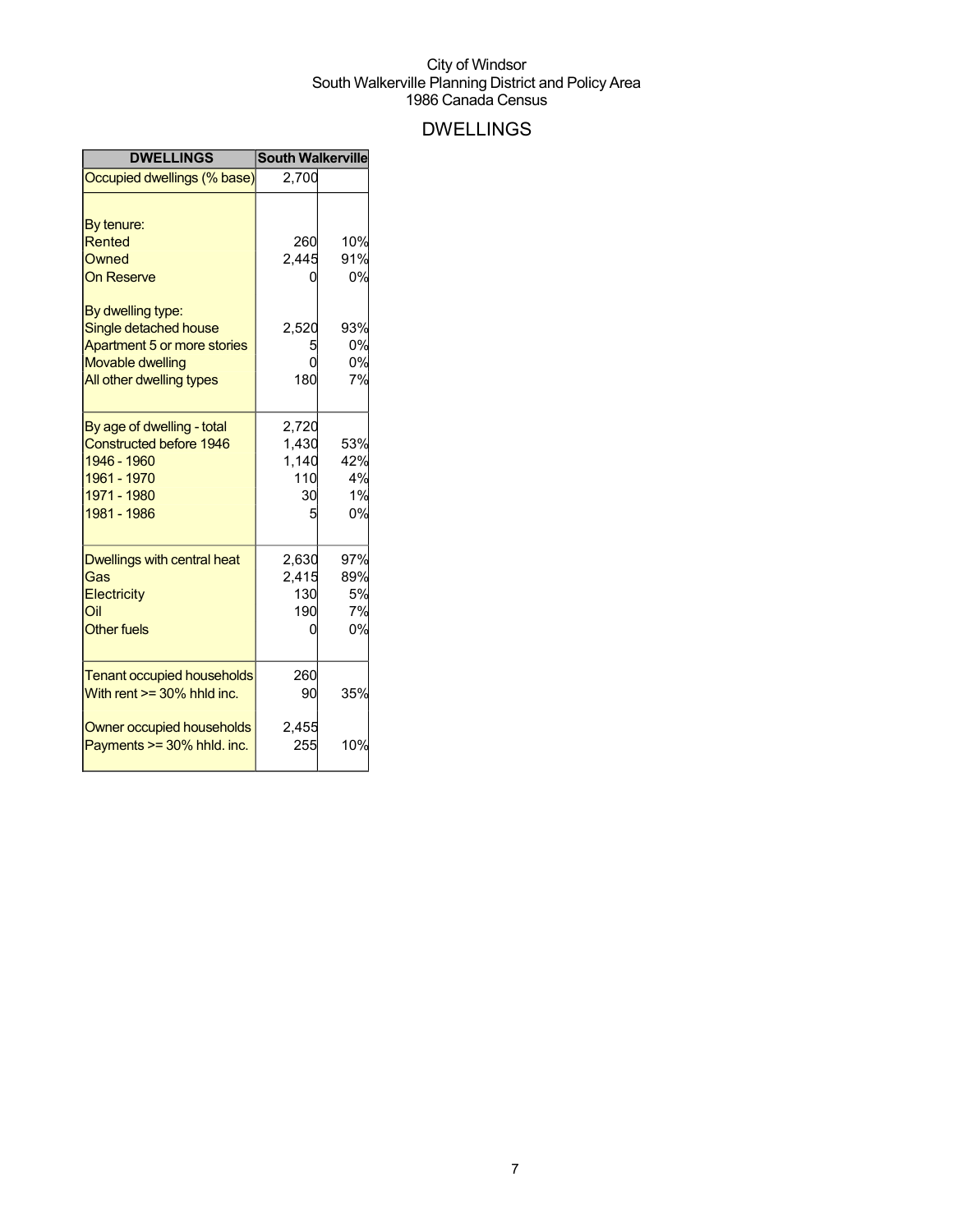## LANGUAGE-MOTHERTONGUE

| <b>LANGUAGE - MOTHER TONGUE South Walkerville</b> |       |     |
|---------------------------------------------------|-------|-----|
| Total responses (% Base)                          | 7,085 |     |
|                                                   |       |     |
| <b>Total single responses</b>                     | 6,695 | 94% |
| <b>Total official languages</b>                   | 5,535 | 78% |
| <b>English</b>                                    | 5,390 | 76% |
| French                                            | 145   | 2%  |
|                                                   | 1,150 | 16% |
| <b>Total non-official languages</b><br>German     | 210   | 3%  |
| <b>Chinese</b>                                    |       | 0%  |
| <b>Dutch</b>                                      | 20    | 0%  |
| <b>Polish</b>                                     | 85    | 1%  |
| Italian                                           | 305   | 4%  |
| Portuguese                                        | 10    | 0%  |
| <b>Ukrainian</b>                                  | 105   | 1%  |
| Greek                                             |       | 0%  |
| Languages other than above                        | 210   | 3%  |
|                                                   |       |     |
| <b>Total multiple responses</b>                   | 390   | 6%  |
|                                                   |       |     |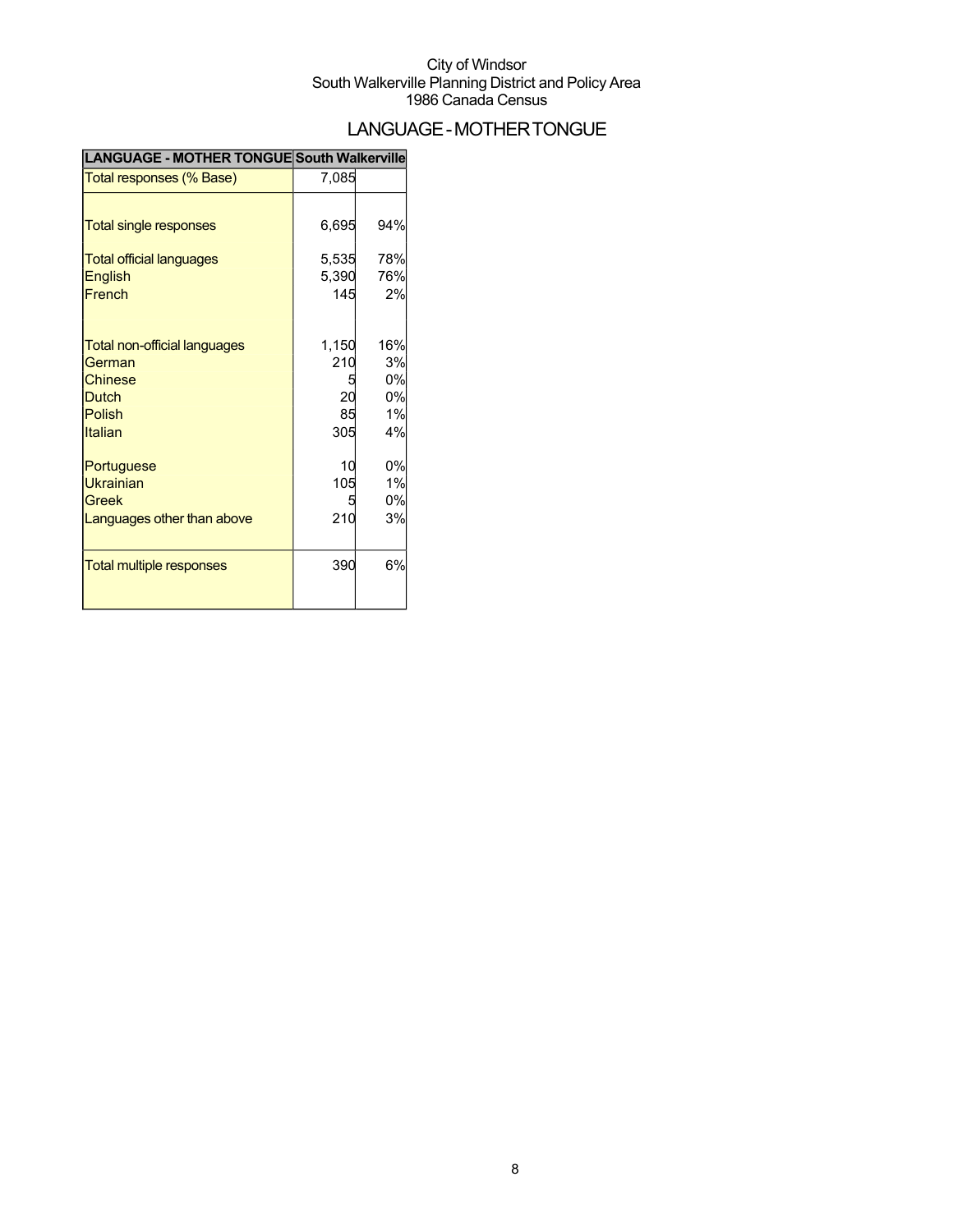## HOME LANGUAGE / ETHNIC ORIGIN

### **HOME LANGUAGE / ETHNIC ORIGIN South Walkerville**

| Total population (% base)          | 7,077 |     |
|------------------------------------|-------|-----|
|                                    |       |     |
| By home language:                  |       |     |
| <b>Total single response</b>       | 6,630 | 94% |
| <b>English</b>                     | 6,210 | 88% |
| French                             | 10    | 0%  |
| Italian                            | 145   | 2%  |
| <b>Chinese</b>                     | 0     | 0%  |
| German                             | 70    | 1%  |
| Portuguese                         | 0     | 0%  |
| <b>Greek</b>                       | 10    | 0%  |
| <b>Other</b>                       | 205   | 3%  |
| Speak more than one language       | 375   | 5%  |
| By official language:              |       |     |
| <b>English only</b>                | 6,405 | 91% |
| <b>French only</b>                 | C     | 0%  |
| <b>Both English and French</b>     | 545   | 8%  |
| <b>Neither English nor French</b>  | 50    | 1%  |
|                                    |       |     |
| By ethnic origin:<br>Single origin | 4,300 | 61% |
| <b>British</b>                     | 1,775 | 25% |
| French                             | 530   | 7%  |
| <b>Aboriginal peoples</b>          |       | 0%  |
| German                             | 320   | 5%  |
| Italian                            | 485   | 7%  |
| Ukrainian                          | 155   | 2%  |
| <b>Chinese</b>                     | 15    | 0%  |
| Dutch (Netherlands)                | 25    | 0%  |
| <b>Other</b>                       | 960   | 14% |
| Reported more than one origin      | 2,725 | 39% |
|                                    |       |     |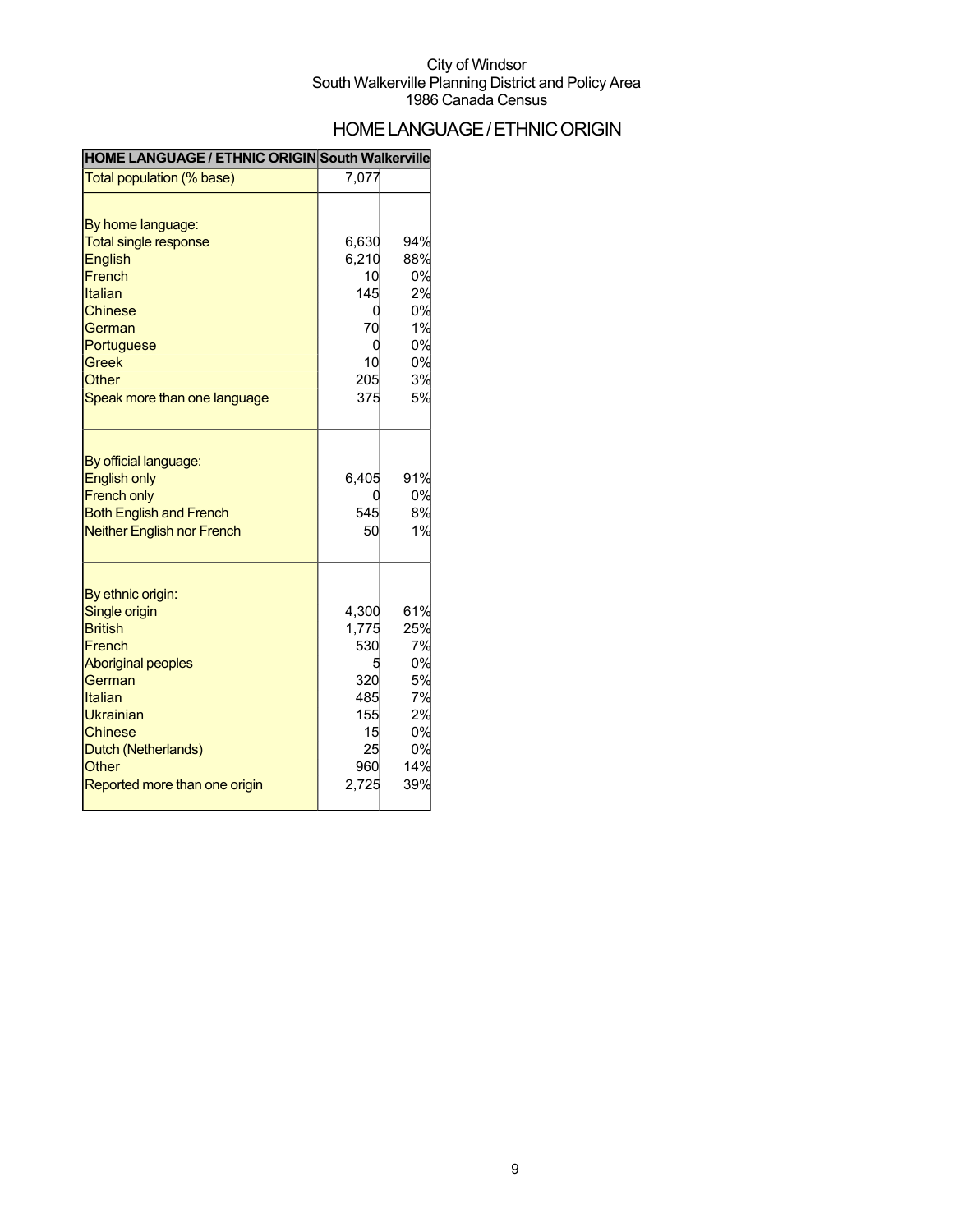### 1985INCOME

| 1985 INCOME                                                                                                                                        | <b>South Walkerville</b>        |                                       |
|----------------------------------------------------------------------------------------------------------------------------------------------------|---------------------------------|---------------------------------------|
| Total households (% Base)                                                                                                                          | 2,730                           |                                       |
| By household income:<br><b>Negative Income</b><br>$$0 - 9,999$<br>\$10,000 - 19,999<br>\$20,000 - 29,999<br>\$30,000 - 39,999<br>\$40,000 - 49,999 | 304<br>393<br>457<br>477<br>360 | 0%<br>11%<br>14%<br>17%<br>17%<br>13% |
| \$50,000 - 59,999<br>\$60,000 - 69,999<br>\$70,000 - 79,999<br>\$80,000 - 99,999<br>\$100,000 and over                                             | 294<br>225<br>106<br>76<br>56   | 11%<br>8%<br>4%<br>3%<br>2%           |
| Aggr. household income (\$'000)<br>Average household income \$                                                                                     | 105,276<br>38,563               |                                       |
| Males 15 yrs+ with income<br>Aggregate income (\$'000)<br>Average total income \$                                                                  | 2,545<br>68,589<br>26,950       |                                       |
| Females 15 yrs+ with income<br>Aggregate income (\$'000)<br>Average total income \$                                                                | 2,560<br>35,407<br>13,831       |                                       |
| Males 15 yrs+ with employ.inc<br>Aggregate income (\$'000)<br>Average employment income \$                                                         | 1,880<br>52,690<br>28,027       |                                       |
| Females 15 yrs+ with emp.inc.<br>Aggregate income (\$'000)<br>Average employment income \$                                                         | 1,500<br>21,423<br>14,282       |                                       |
| Number of census families<br>Aggr. family income (\$'000)<br>Average family income \$                                                              | 1,960<br>85,214<br>43,477       |                                       |
| Unattached individ. with inc.<br>Aggregate income (\$'000)<br>Average individual income \$                                                         | 735<br>14,155<br>19,259         |                                       |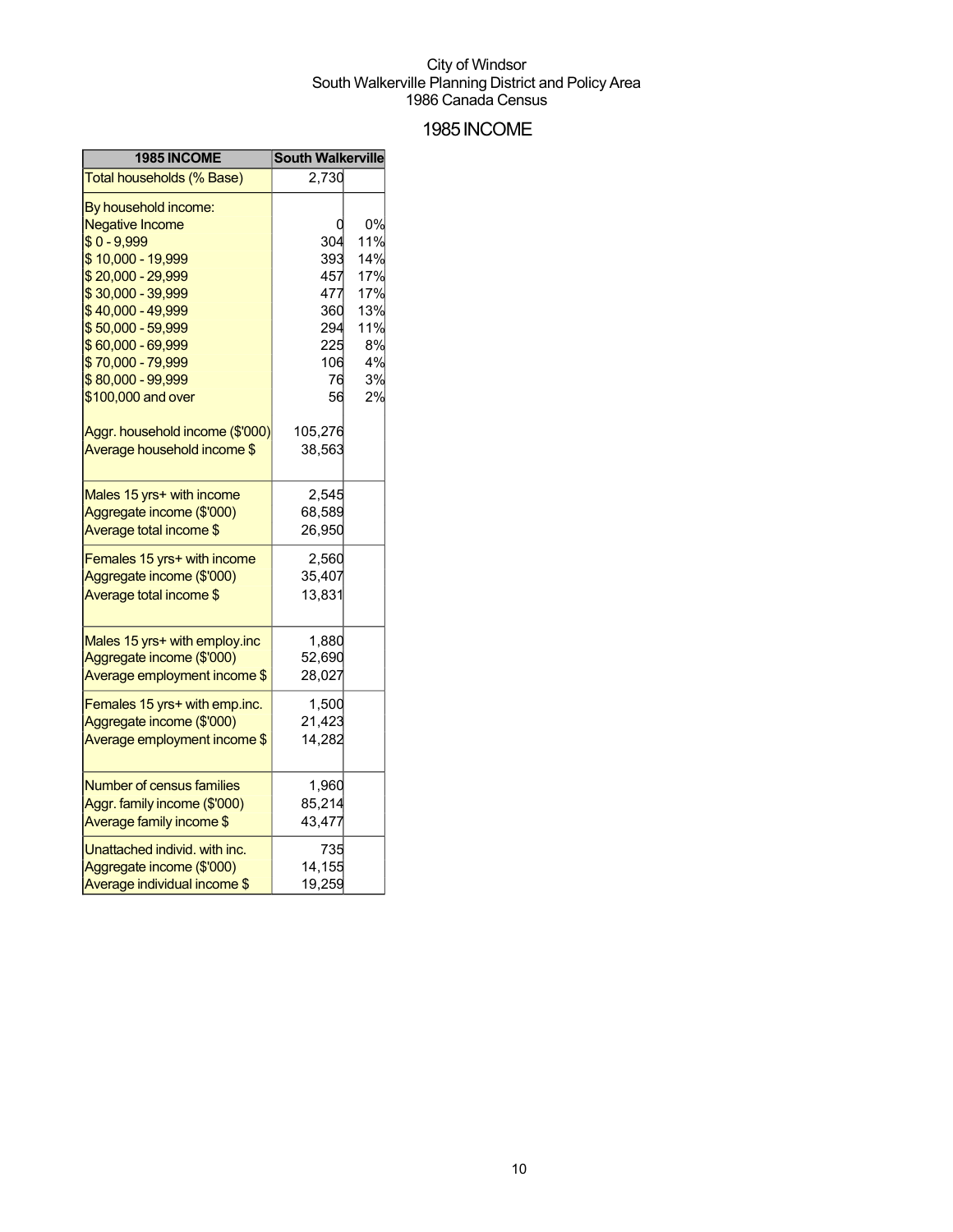## IMMIGRATION/MOBILITY

| <b>IMMIGRATION/MOBILITY South Walkerville</b>                                                        |                               |                               |
|------------------------------------------------------------------------------------------------------|-------------------------------|-------------------------------|
| <b>Total population (% Base)</b>                                                                     | 7,075                         |                               |
| By citizenship:                                                                                      |                               |                               |
| Canadian                                                                                             | 6,805                         | 96%                           |
| <b>Other than Canadian</b>                                                                           | 200                           | 3%                            |
|                                                                                                      |                               |                               |
| By immigration status:                                                                               |                               |                               |
| Non-immigrant population                                                                             | 5,545                         | 78%                           |
| Born in province of res.                                                                             | 5,150                         | 73%                           |
| Born in another province                                                                             | 395                           | 6%                            |
| Immigrant population                                                                                 | 1,470                         | 21%                           |
| <b>United States of America</b>                                                                      | 190                           | 3%                            |
| <b>Other Americas</b>                                                                                | 25                            | 0%                            |
| <b>United Kingdom</b>                                                                                | 240                           | 3%                            |
| <b>Other Europe</b>                                                                                  | 935                           | 13%                           |
| Africa                                                                                               | 0                             | 0%                            |
| Asia                                                                                                 | 60                            | 1%                            |
| Other                                                                                                |                               | 0%                            |
| Immigrant population - total                                                                         | 1,470                         |                               |
| By period of immigration:<br>Before 1946<br>1946 - 1966<br>1967 - 1977<br>1978 - 1982<br>1983 - 1986 | 450<br>710<br>215<br>40<br>45 | 31%<br>48%<br>15%<br>3%<br>3% |
| By age at time of immigration:                                                                       |                               |                               |
| $0 - 4$ years                                                                                        | 210                           | 14%                           |
| 5 - 19 years                                                                                         | 495                           | 34%                           |
| 20 years and over                                                                                    | 755                           | 51%                           |
| By mobility status:                                                                                  |                               |                               |
| Persons 5 years and over                                                                             | 6,525                         |                               |
| Non-movers (same address)                                                                            | 4,570                         | 70%                           |
| <b>Movers</b>                                                                                        | 1,975                         | 30%                           |
| Non-migrants (same place)                                                                            | 1,425                         | 22%                           |
| <b>Migrants</b>                                                                                      | 540                           | 8%                            |
| From same province                                                                                   | 365                           | 6%                            |
| From other province                                                                                  | 60                            | 1%                            |
| <b>From outside Canada</b>                                                                           | 100                           | 2%                            |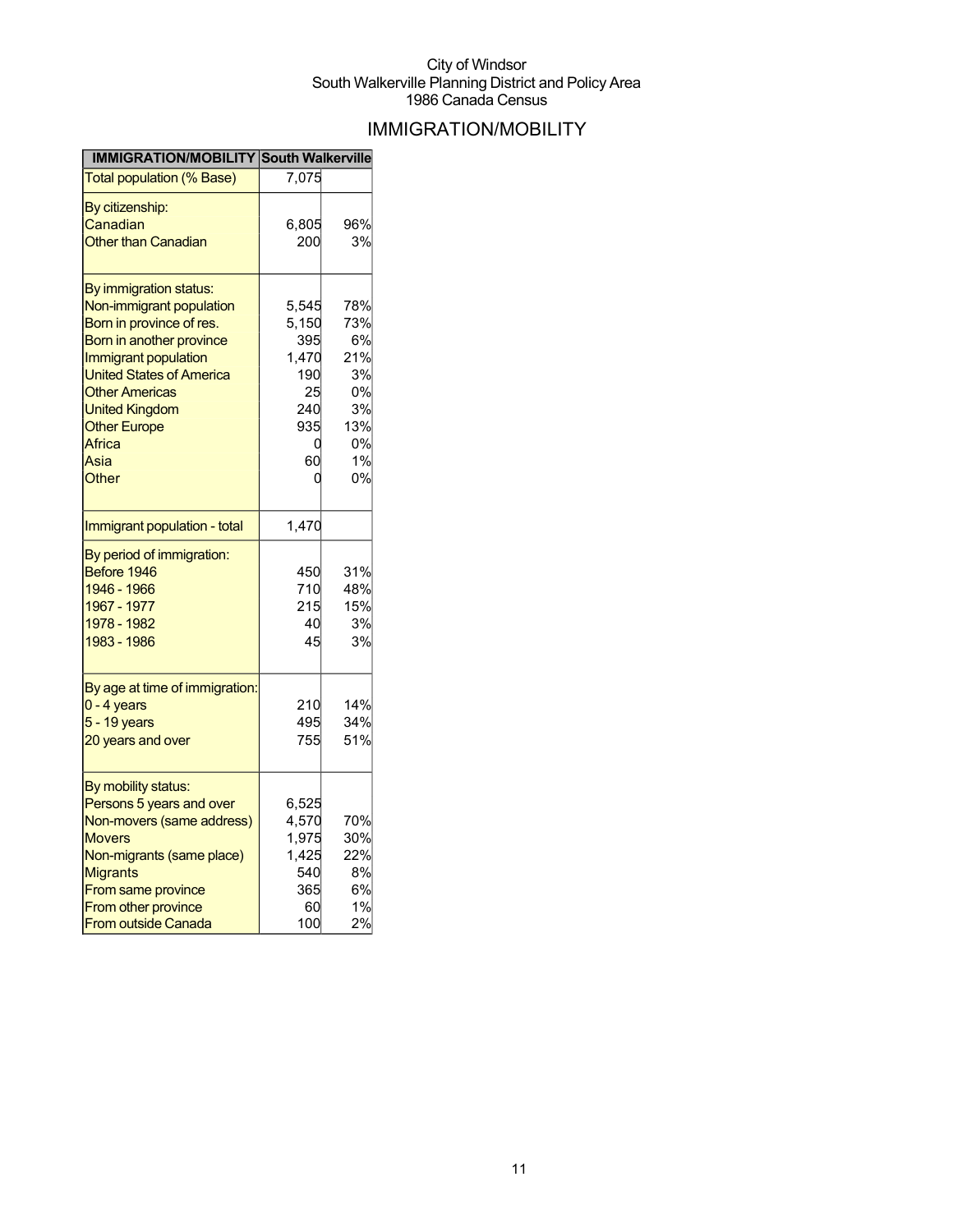## EDUCATION/QUALIFICATIONS

| EDUCATION/QUALIFICATIONS South Walkerville                                                                                                                                                                                                                                                                                                                                |                                                                        |                                                                         |
|---------------------------------------------------------------------------------------------------------------------------------------------------------------------------------------------------------------------------------------------------------------------------------------------------------------------------------------------------------------------------|------------------------------------------------------------------------|-------------------------------------------------------------------------|
| Total population 15+ years                                                                                                                                                                                                                                                                                                                                                | 5,690                                                                  |                                                                         |
| By highest level of schooling:<br>Less than grade 9<br>Grade 9 - 13, no sec. cert.<br>Grade 9 - 13, second. cert.<br>Trade certificate/diploma<br>University without degree<br>University with degree                                                                                                                                                                     | 785<br>1,645<br>610<br>1,270<br>725<br>675                             | 14%<br>29%<br>11%<br>22%<br>13%<br>12%                                  |
| Postsecondary educated<br>population - total (% Base)                                                                                                                                                                                                                                                                                                                     | 1,930                                                                  |                                                                         |
| By field of study:<br>Male with postsecondary educ.<br>Education/recreat./counsell.<br>Fine and applied arts<br>Humanities & related fields<br>Social sciences & rel. field<br>Commerce/management/bus.adm.<br>Agricult. & biolog. sciences<br>Engineering & applied scienc                                                                                               | 1,070<br>80<br>50<br>90<br>95<br>185<br>45<br>20                       | 55%<br>4%<br>3%<br>5%<br>5%<br>10%<br>2%<br>1%                          |
| Technic.& trades (eng & sci)<br>Health prof. science & tech.<br>Mathematics & phys. sciences<br><b>All other</b>                                                                                                                                                                                                                                                          | 415<br>30<br>30<br>0                                                   | 22%<br>2%<br>2%<br>0%                                                   |
| Female with postsecond. educ.<br>Education/recreat./counsell.<br>Fine and applied arts<br>Humanities & related fields<br>Social sciences & rel. field<br>Commerce/management/bus.adm.<br>Agricult. & biolog. sciences<br>Engineering & applied scienc<br>Technic.& trades (eng & sci)<br>Health prof. science & tech.<br>Mathematics & phys. sciences<br><b>All other</b> | 860<br>135<br>95<br>90<br>65<br>225<br>25<br>0<br>25<br>210<br>20<br>0 | 45%<br>7%<br>5%<br>5%<br>3%<br>12%<br>1%<br>0%<br>1%<br>11%<br>1%<br>0% |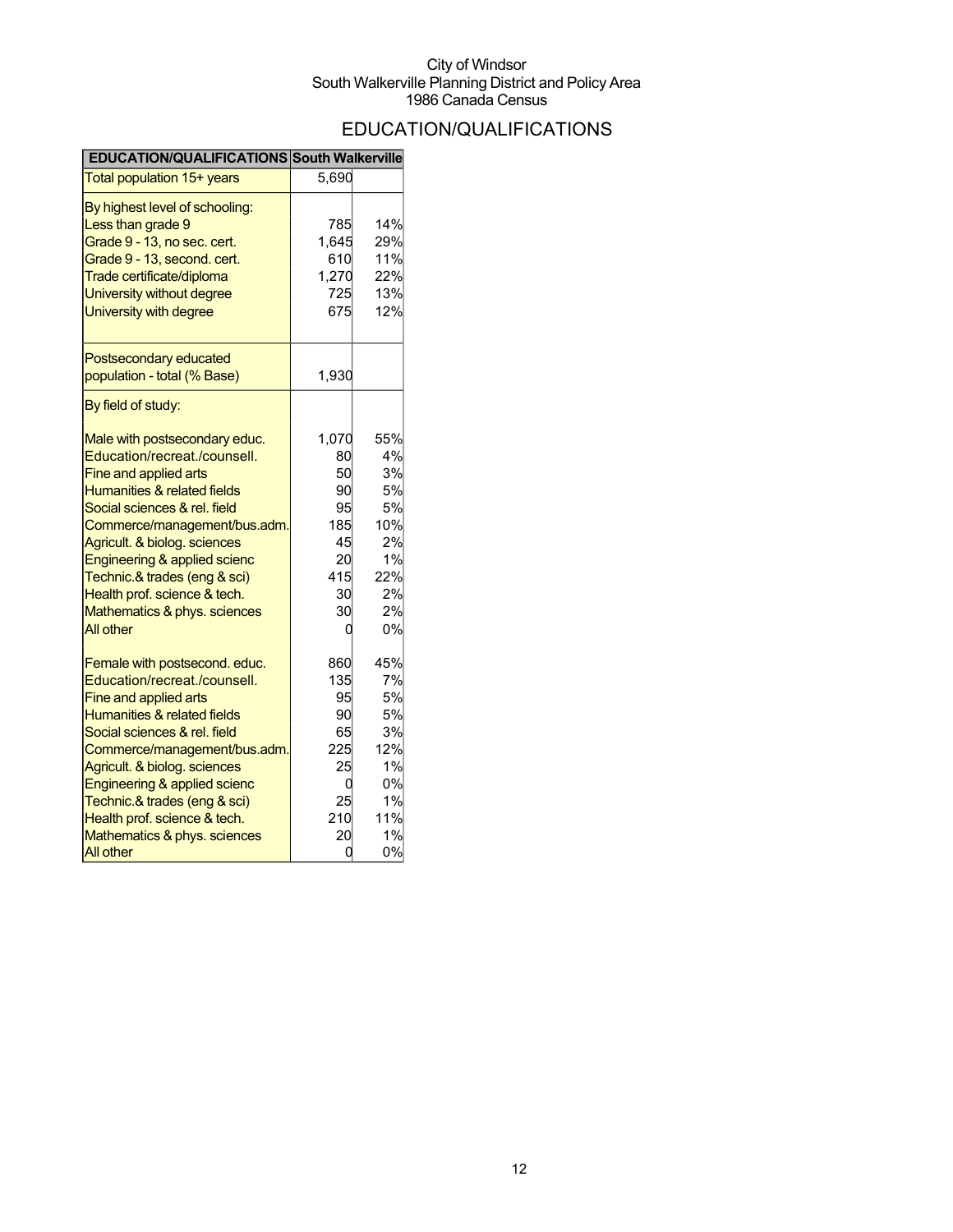## **LABOUR FORCE**

| <b>LABOUR FORCE</b>                                                                                                                                                                 | <b>South Walkerville</b>                                 |                                |
|-------------------------------------------------------------------------------------------------------------------------------------------------------------------------------------|----------------------------------------------------------|--------------------------------|
| Total population 15+ years<br>Total labour force 15+ years<br>Employed<br><b>Unemployed</b><br>Persons not in labour force<br><b>Participation rate</b><br><b>Unemployment rate</b> | 5.710<br>3,510<br>3,195<br>320<br>2,185<br>61.47<br>9.12 | 61%<br>56%<br>6%<br>38%        |
| Male population 15+ years<br><b>Labour force</b><br>Employed<br><b>Unemployed</b><br>Not in labour force<br><b>Participation rate</b><br><b>Unemployment rate</b>                   | 2,710<br>1,965<br>1,815<br>160<br>740<br>72.51<br>8.14   | 47%<br>34%<br>32%<br>3%<br>13% |
| Female population 15+ years<br><b>Labour force</b><br>Employed<br><b>Unemployed</b><br>Not in labour force<br><b>Participation rate</b><br>Unemployment rate                        | 3,000<br>1,560<br>1,380<br>160<br>1,445<br>52<br>10.26   | 53%<br>27%<br>24%<br>3%<br>25% |
| Males- all classes of worker<br><b>Paid worker</b><br>Self-employed                                                                                                                 | 1,975<br>1,865<br>75                                     | 94%<br>4%                      |
| Females- all classes of worker<br><b>Paid worker</b><br>Self-employed                                                                                                               | 1,600<br>1,445<br>60                                     | 90%<br>4%                      |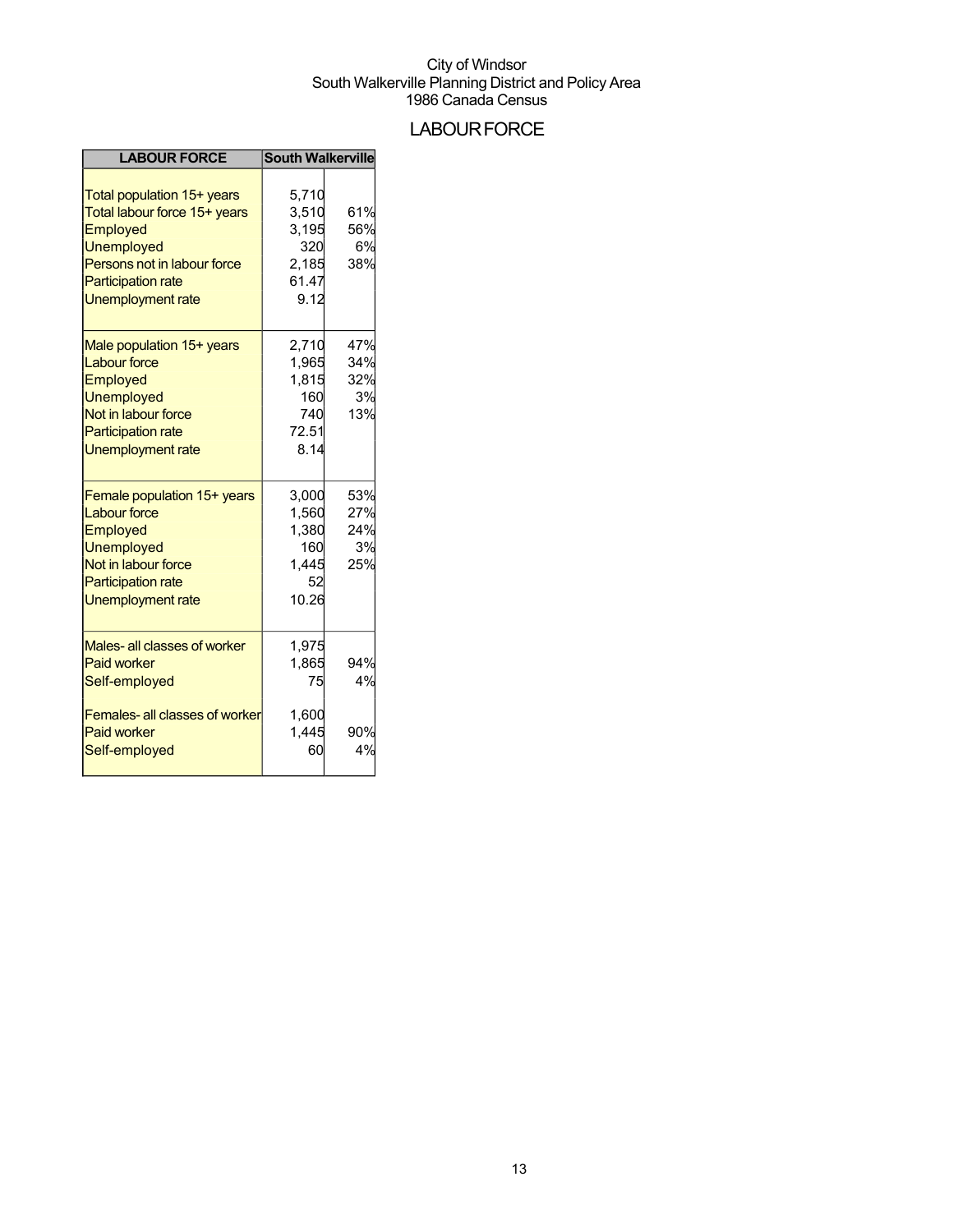## INDUSTRY/OCCUPATION

| <b>INDUSTRY/OCCUPATION South Walkerville</b>             |           |     |
|----------------------------------------------------------|-----------|-----|
| perienced labour force                                   |           |     |
| By Industry: (% Base)                                    | 3,465     |     |
| <b>Agricultural &amp; rel.services</b>                   | 0         | 0%  |
| Other primary industries                                 | 10        | 0%  |
| Manufacturing                                            | 1,050     | 30% |
| Construction                                             | 140       | 4%  |
| <b>Transportation &amp; storage</b>                      | 90        | 3%  |
| Communication & oth. utility                             | 70        | 2%  |
| <b>Wholesale trade</b>                                   | 130       | 4%  |
| <b>Retail trade</b>                                      | 455       | 13% |
| <b>Finance and insurance</b>                             | 115       | 3%  |
| Real estate & insur. agents                              | 50        | 1%  |
| <u>Business service</u>                                  | 65        | 2%  |
| Government service                                       | 185       | 5%  |
| <b>Educational service</b>                               | 295       | 9%  |
| <b>Health &amp; social service</b>                       | 330       | 10% |
| Accommodation, food, beverag                             | 225       | 6%  |
| Other service industries                                 | 225       | 6%  |
| <b>Experienced labour force</b>                          |           |     |
| by occupation: (% Base)                                  | 3,465     |     |
|                                                          |           | 10% |
| Managerial, administrative<br>Nat. science, eng. & math. | 335<br>40 | 1%  |
| Soc. sc., religion & artist.                             | 160       | 5%  |
| <b>Teaching &amp; related</b>                            | 225       | 6%  |
| <b>Medicine &amp; health</b>                             | 210       | 6%  |
| <b>Clerical &amp; related</b>                            | 625       | 18% |
| Sales                                                    | 330       | 10% |
| Service                                                  | 370l      | 11% |
| <b>Farming &amp; horticultural</b>                       | 10        | 0%  |
| Other primary industries                                 | 0         | 0%  |
| Processing                                               | 70        | 2%  |
| Machining & related                                      | 210       | 6%  |
| Prod. fabric./assemb./repair                             | 525       | 15% |
| <b>Construction trades</b>                               | 105       | 3%  |
| Transport equipmnt. operat.                              | 90        | 3%  |
| Material handling & related                              | 60        | 2%  |
|                                                          |           |     |
| Oth. crafts & equip. operat.                             | 25        | 1%  |
| Occupations not classified                               | 65        | 2%  |